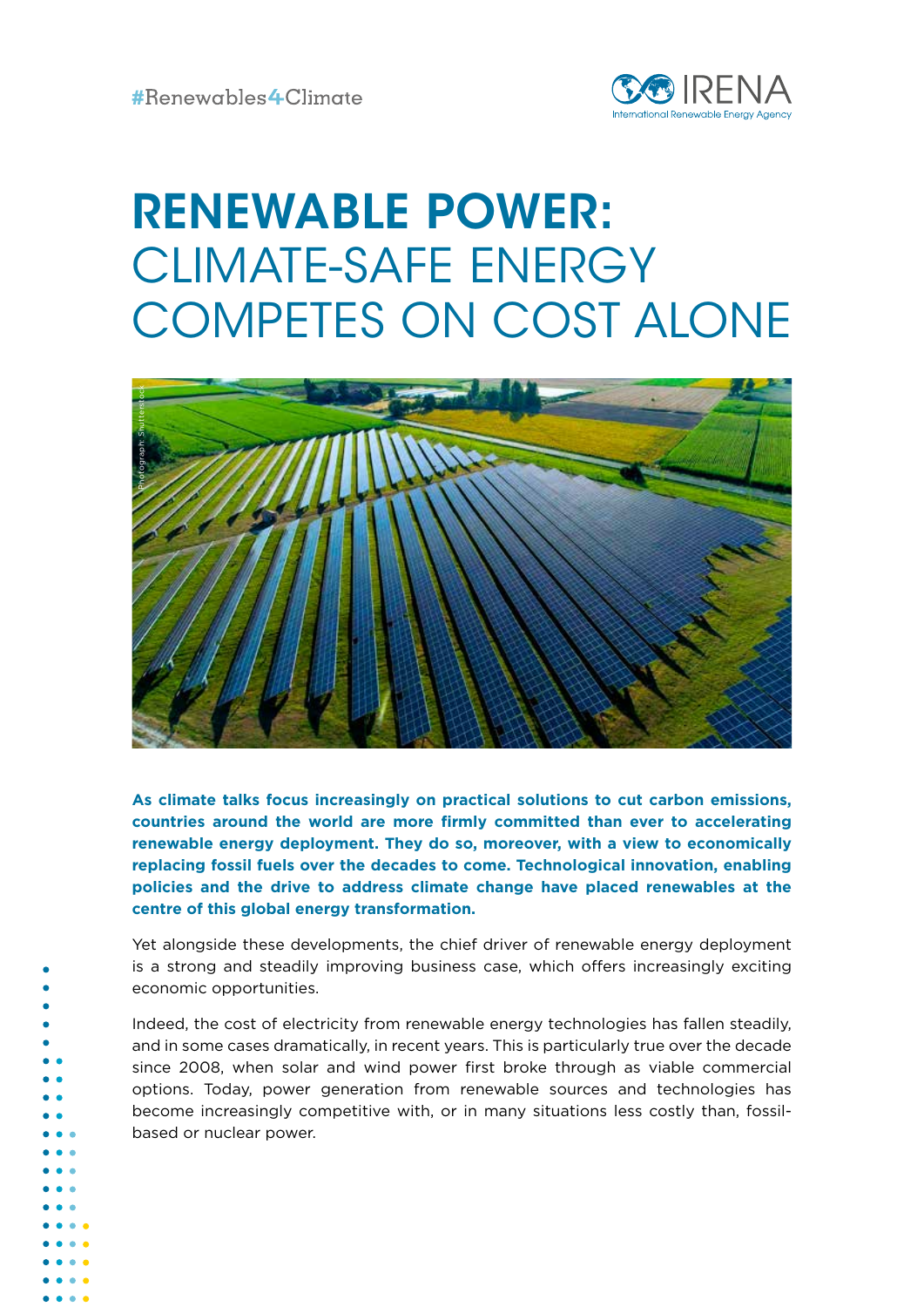Where untapped and economical resources exist, new installations of bioenergy, hydropower and onshore wind technologies all offer low-cost power generation. Recent and often rapid cost declines for electricity from solar photovoltaics (PV) have allowed this technology to compete head-to-head against conventional power sources, without financial support. Although offshore wind and concentrating solar power (CSP) are still in early stages of deployment, both saw cost declines between 2010 and 2017, continuing into 2018.

## **STEADILY CHEAPER POWER FROM SOLAR, WIND AND OTHER RENEWABLES**

Global weighted average costs for electricity from all renewable technologies except CSP now fall within the range of fossil fuels, which in 2017 was between USD 0.047 and USD 0.167 per kilowatt-hour (kWh), although this can be much higher on islands and in remote locations.

After nearly a decade of steady cost decline for solar and wind technologies, renewable power is an increasingly competitive way to meet new generation needs. Between 2010 and 2017, for example, the global weighted average cost of electricity from newly commissioned utility-scale solar PV plants fell 73%, to USD 0.10/kWh in 2017 (see Figure 1).' While price declines of more than 80% on solar PV modules have been a major factor, balance-of-system costs have also fallen.

Onshore wind, where good resources exist, now represents one of the lowestcost sources of new power generation capacity. The global weighted average cost of electricity from onshore wind fell by 23% between 2010 and 2017, to around USD 0.06/kWh, with some projects regularly delivering electricity for just USD 0.04/kWh.

Recent auctions in Brazil, Canada, Germany, India, Mexico and Morocco have resulted in onshore wind power levelised electricity costs (LCOEs) as low as USD 0.03/kWh. Similar results appear possible in other areas with excellent wind sites.

This onshore wind cost decline has been driven by falling turbine costs since 2009, as well as by increasing hub heights and larger swept areas that allow today's turbines to harvest much more electricity from the same site than turbines five or ten years ago. Such performance improvements drove the global weighted average capacity factor for onshore wind to increase from around 20% in 1983 to around 30% by 2018.

*1 All data provided here are adjusted for inflation and presented in real 2017 USD. The data exclude all financial support for a project. Similarly, the cost of electricity quoted excludes the benefits or costs associated with local and global pollutant emissions. Figures for costs of electricity refer to levelised cost of electricity (LCOE) calculations using a weighted average cost of capital of 7.5% in OECD countries and China, and 10% elsewhere. Data are from the IRENA Renewable Cost Database, which encompasses 15 000 utility-scale projects.* 

#Benewables4Climate

 $\bullet$ 

 $\bullet$   $\bullet$   $\bullet$  $\bullet\hspace{0.1cm} \bullet\hspace{0.1cm} \bullet\hspace{0.1cm} \bullet$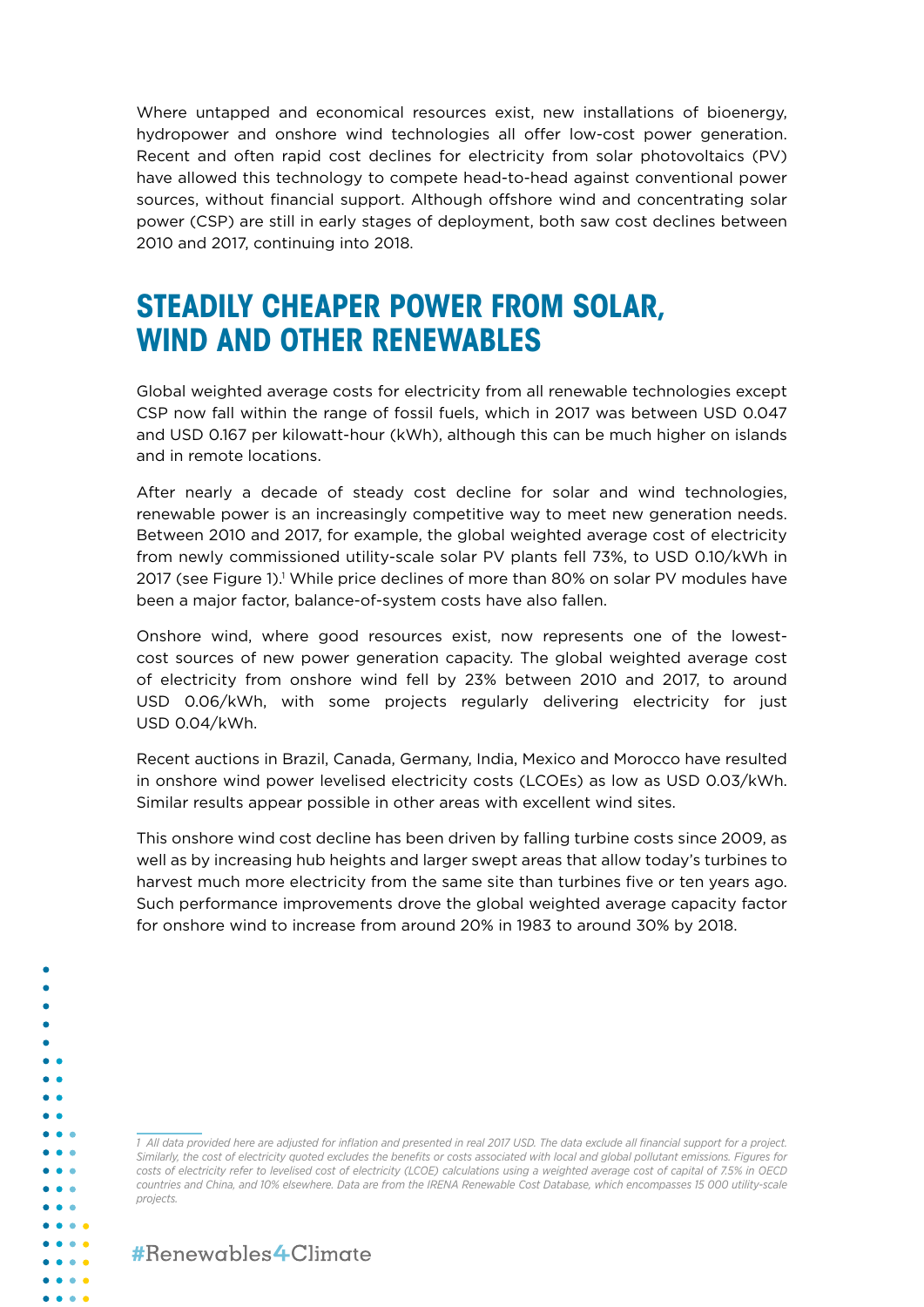

## **Figure 1:** Levelised cost of electricity by project and weighted average by technology, 2010 and 2017

At the same time, the more mature renewable power generation technologies – meaning biomass, geothermal and hydropower – should not be forgotten.

For plants commissioned in 2017, the global weighted average cost of electricity from bioenergy was USD 0.07/kWh, from hydropower USD 0.05/kWh and from geothermal USD 0.07/kWh. Their importance to the electricity system will only increase over time as the share of variable renewables grows given their firm capacity availability.

The results of recent renewable power auctions – for projects to be commissioned in the coming years – confirm that cost reductions are set to continue through 2020 and beyond. The outlook for solar and wind electricity costs to 2020 presages the lowest costs yet seen for these modular technologies, which can be deployed around the world. Based on the latest auction and project-level cost data, global average costs could decline to about USD 0.05/kWh for onshore wind and USD 0.06/kWh for solar PV. Record low auction prices for solar PV in Dubai, Mexico, Peru, Chile, Abu Dhabi and Saudi Arabia in 2016 and 2017 confirm that the LCOE can be reduced to USD 0.03/kWh from 2018 onward, given the right conditions.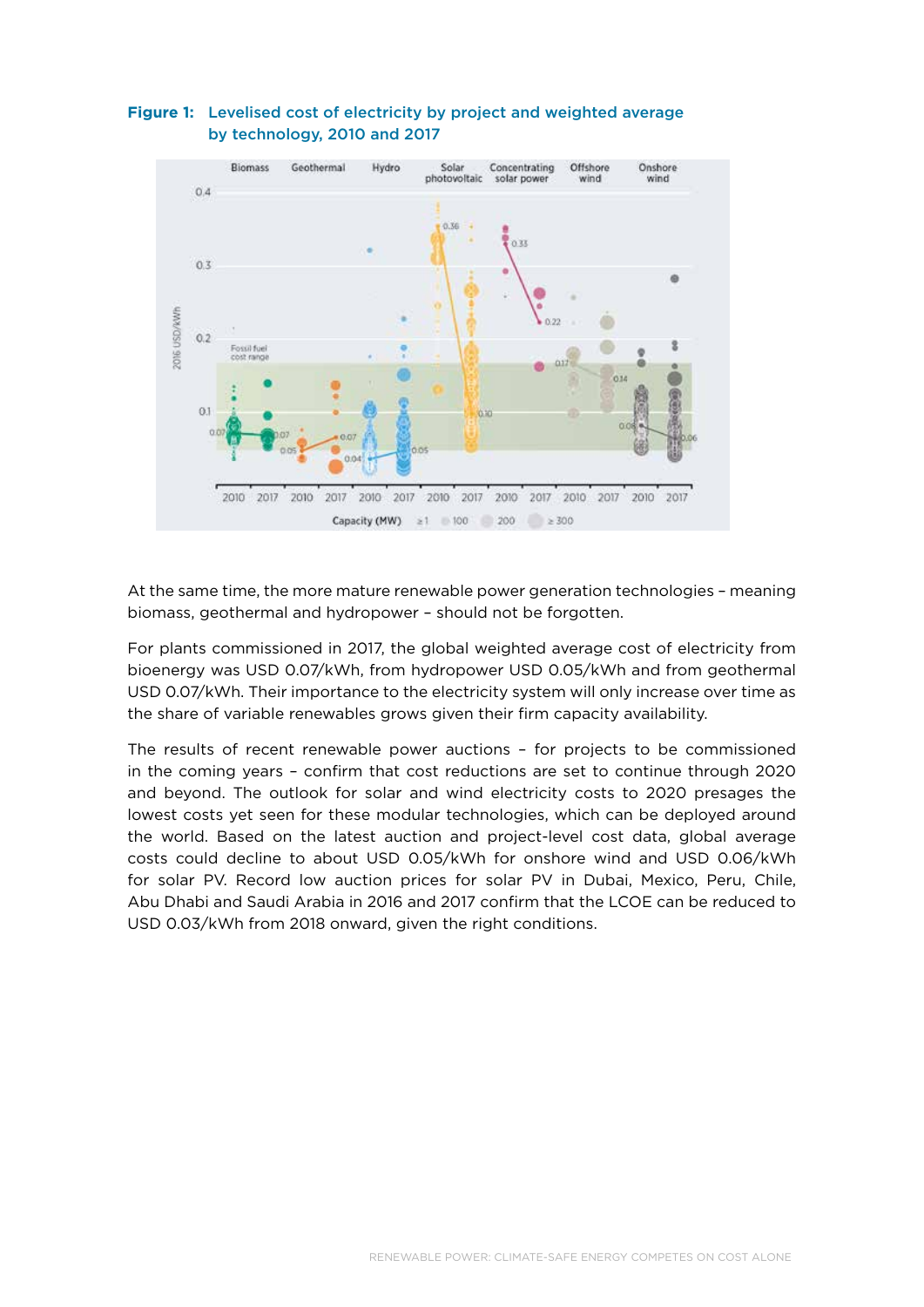The global weighted average LCOE of offshore wind projects commissioned in 2017 was USD 0.14/kWh, while for CSP, it was USD 0.22/kWh. However, auction results in 2016 and 2017, for CSP and offshore wind projects that will be commissioned in 2020 and beyond, signal a step-change, with costs falling to between USD 0.06 and USD 0.10/kWh for CSP and offshore wind. Both recent and anticipated cost reductions point to remarkable deflation rates for solar and wind technologies and even though they are commercially mature, they still have significant potential for cost reduction. Learning rates<sup>2</sup> for the 2010-2020 period, based on project and auction data, are estimated at 14% for offshore wind, 21% for onshore wind, 30% for CSP and 35% for solar PV.

### **Figure 2:** The levelised cost of electricity for projects and global weighted average values for CSP, solar PV, onshore and offshore wind, 2010-2022



*Source: IRENA Renewable Cost Database and Auctions Database.*

*Note: Each circle represents an individual project or an auction result where there was a single clearing price at auction. The centre of the circle is the value for the cost of each project on the Y axis. The thick lines are the global weighted average LCOE, or auction values, by year.*  For the LCOE data, the real WACC is 7.5% for OECD countries and China, and 10% for the rest of the world. The band represents the fossil *fuel-fired power generation cost range.*

*2 The learning rate is the percentage cost reduction experienced for every doubling of cumulative installed capacity.*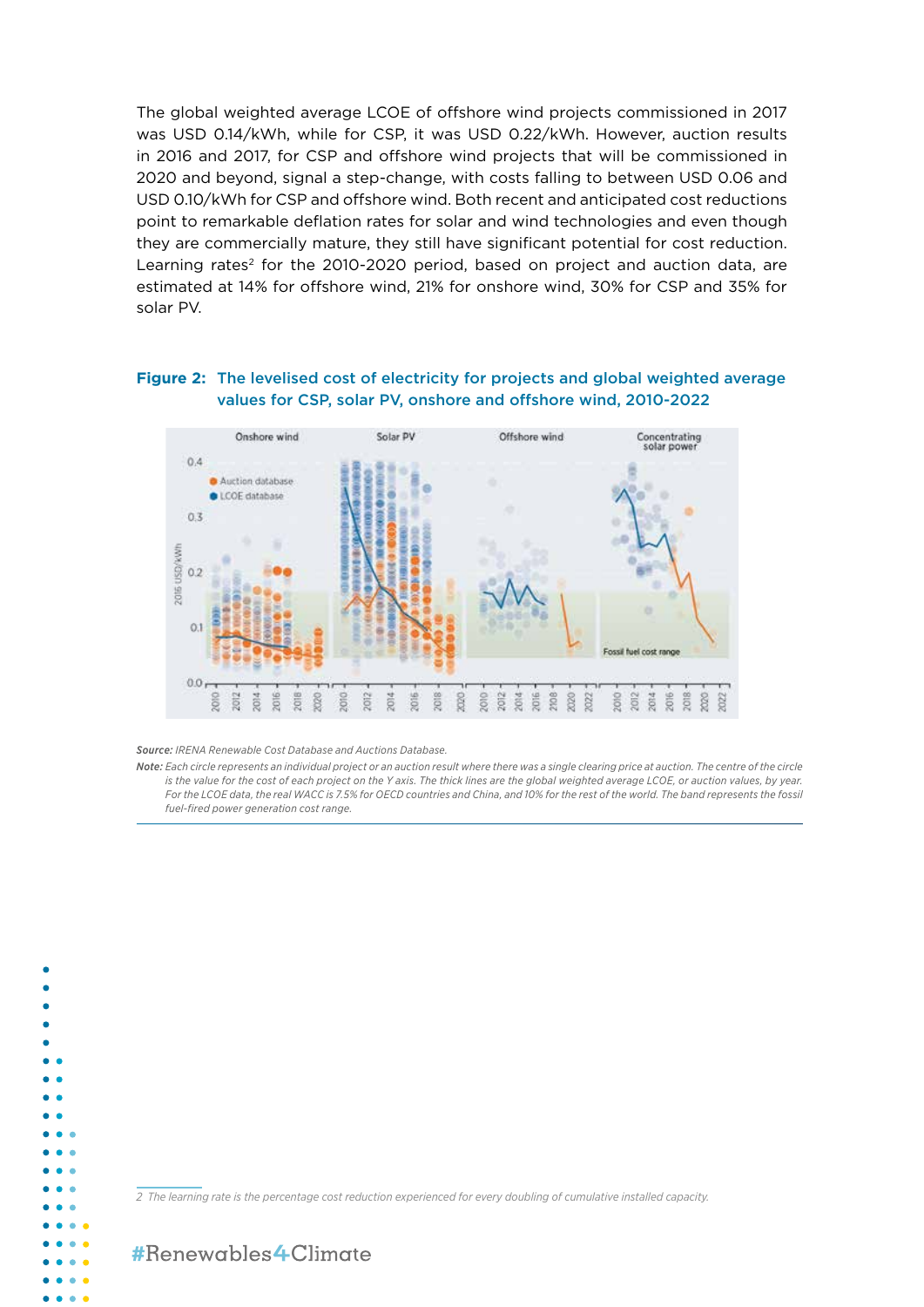# **FACILITATING THE NEXT PHASE OF GLOBAL ENERGY TRANSFORMATION**

With the growth of the variable renewable electricity technologies, meaning solar and wind power, significant progress is being made in decarbonising the global electricity sector. Experience in leading markets has demonstrated the viability of integrating high shares of these sources smoothly into existing power grids, with smart technologies helping to manage daily and seasonal variations in power supply.

However, the focus must now shift to how to integrate renewables in the end-use sectors (heating, cooling, transport, etc.). Efforts to integrate renewables into the end-use sectors, meanwhile, have brought into sharp relief the potential importance of electricity storage.

Rapidly improving batteries and other storage technologies will also permit greater system flexibility, a key asset as the share of variable renewables increases. More directly, storage makes possible a transport sector dominated by electric vehicles, enables effective, 24-hour off-grid solar home systems, and supports 100% renewable mini-grids.



## **Figure 3** Battery electricity storage systems: Installed energy cost reduction potential, 2016-2030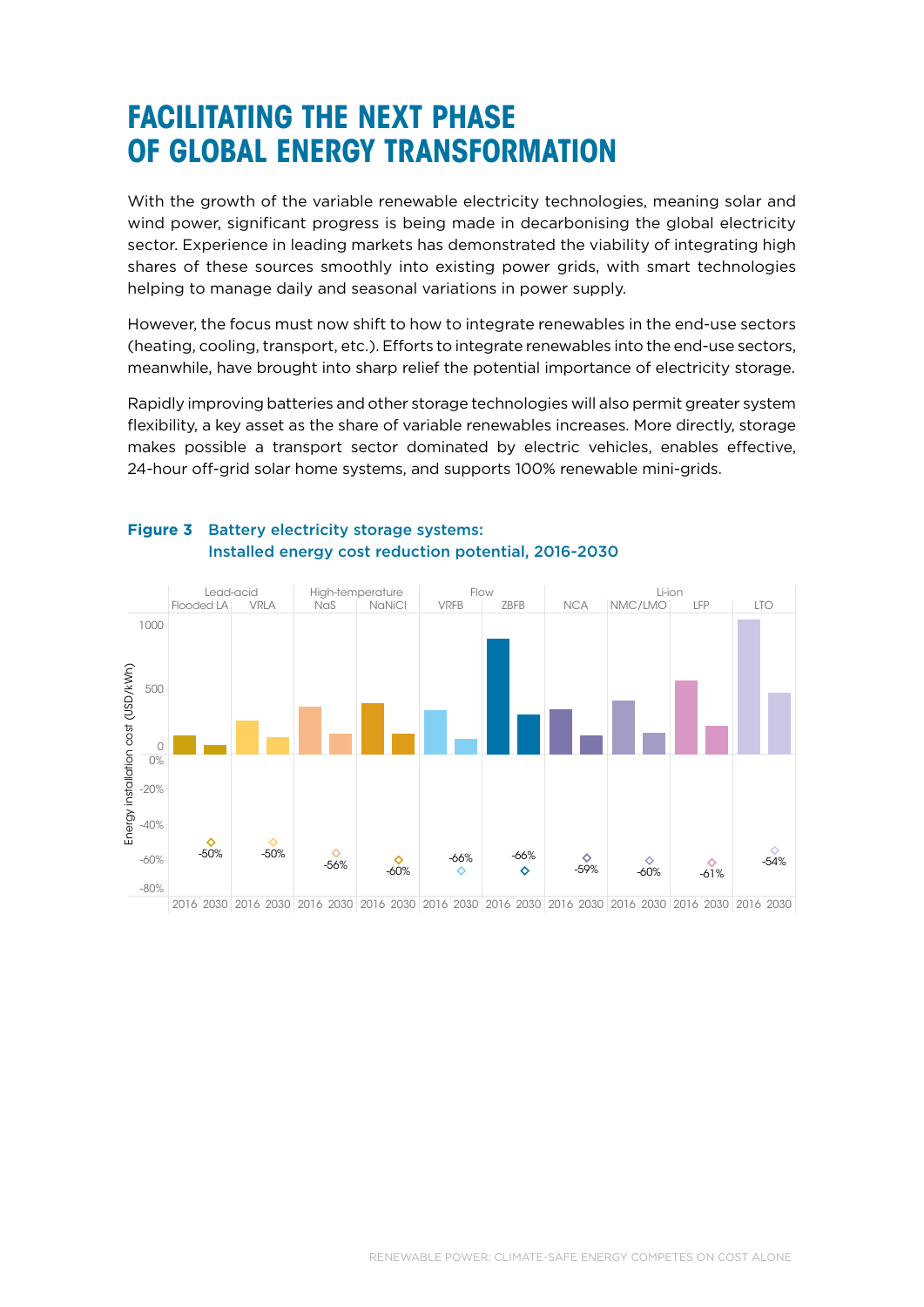## Cost reduction potential in the crucial years until 2030

Total electricity storage capacity could triple in energy terms by 2030. This, in tandem with rapid uptake of renewable power technologies, would suffice to double the share of renewables in the global energy mix in less than a decade and a half. With growing demand for electricity storage from stationary and mobile applications, the total stock of electricity storage capacity could grow from an estimated 4.67 terawatt-hours (TWh) in 2017 to 12-15 TWh by 2030.

The cost reduction potential for new and emerging electricity storage technologies is significant. The total installed cost of a lithium-ion battery could fall a further 54% or more by 2030 in stationary applications (Figure 3). This would open up new economic markets for electricity storage, as well as increase their role in providing flexibility services to the grid.

Other battery storage technologies also offer large cost reduction potential. The total installed cost of "flow batteries" could drop two-thirds by 2030. High-temperature sodium sulphur (NaS) and sodium nickel chloride batteries also will become much more affordable. Their installed cost could fall 56-60% by 2030, at the same time as their performance improves. The installed cost of flywheels could fall 35% by 2030. Compressed air energy storage (CAES), although based on a combination of mature technologies, could see a 17% cost decline by 2030.

# **DATA AND SOURCES**

The above analysis for power generation is based on the latest available data from the IRENA Renewable Cost Database, which encompasses 15 000 utility-scale projects.

For a comprehensive look of electricity costs based on different technologies, see:

IRENA (2018), *Renewable power generation costs in 2017*, International Renewable Energy Agency, Abu Dhabi. [www.irena.org/publications/2018/Jan/Renewable-power-generation-costs-in-2017](http://www.irena.org/publications/2018/Jan/Renewable-power-generation-costs-in-2017)

IRENA (2017), *Electricity storage and renewables: Costs and markets to 2030*, International Renewable Energy Agency, Abu Dhabi. [www.irena.org/publications/2017/Oct/Electricity-storage-and-renewables](http://)[costs-and-markets](http://)

> For more information, see [www.irena.org/costs](http://www.irena.org/costs), or contact [costs@irena.org](mailto:costs%40irena.org?subject=)

#Benewables4Climate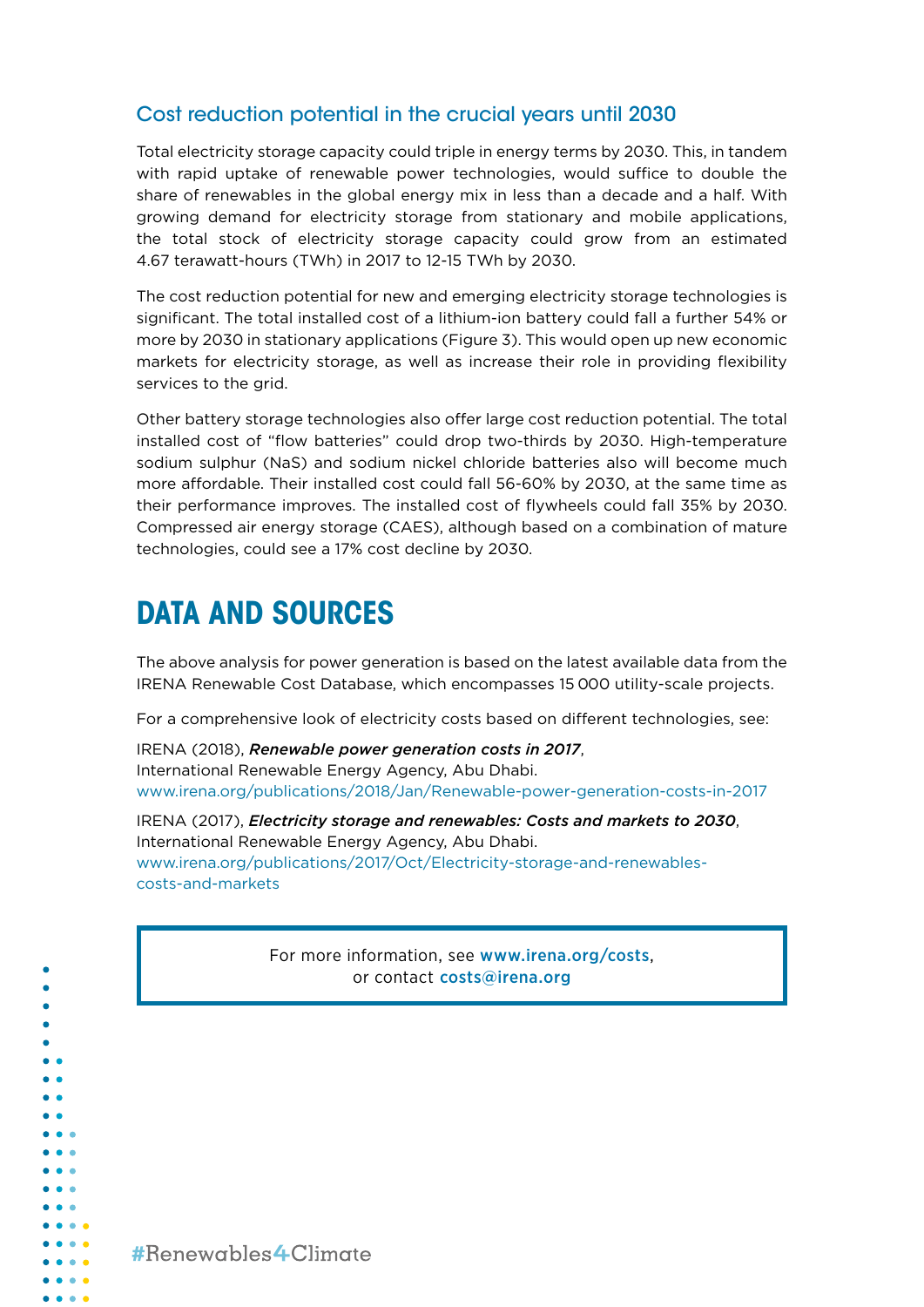